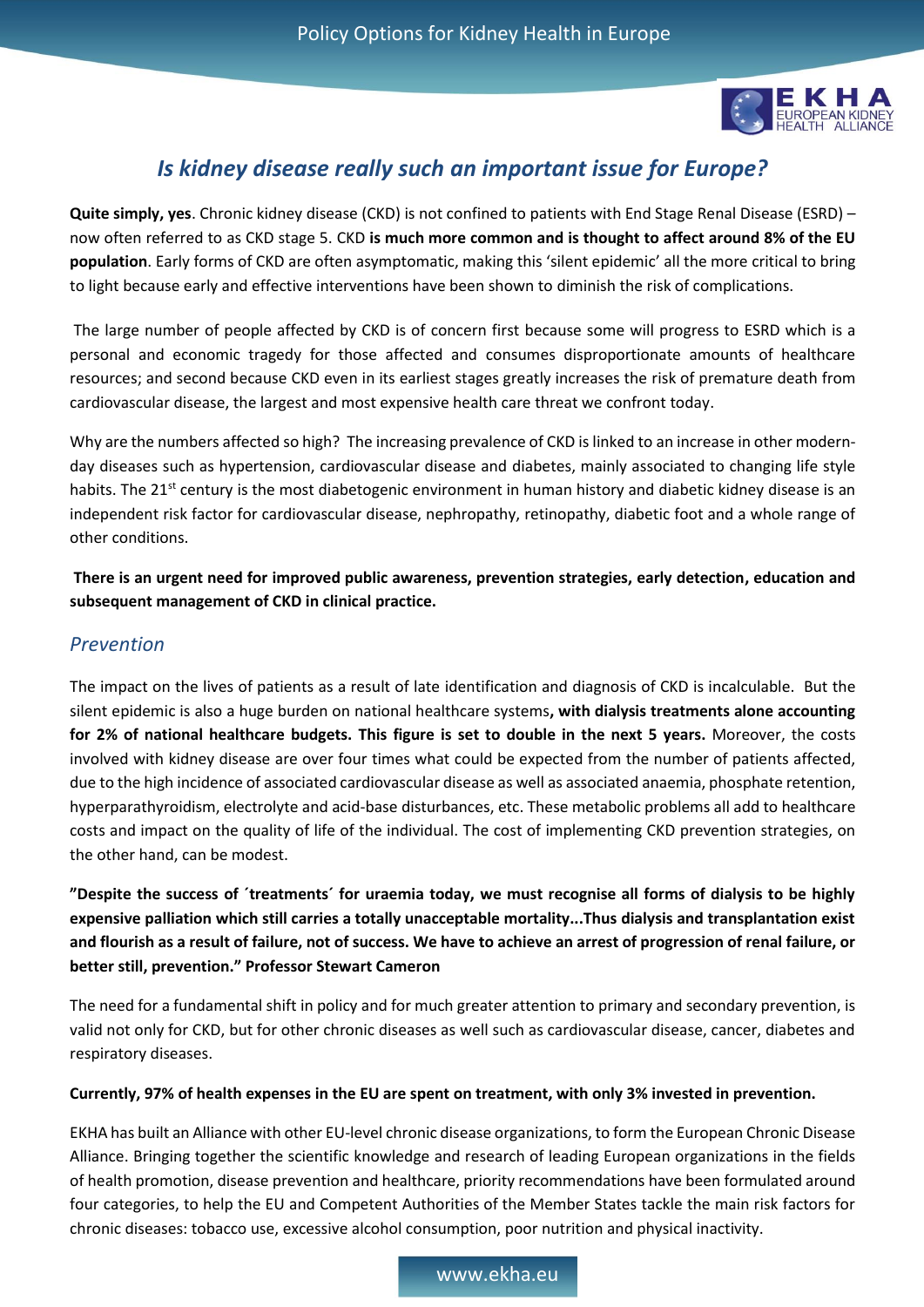

## *Early Detection*

As well as the need for widespread prevention policies, screening for the risk factors of CKD is fundamental for halting the CKD epidemic.

Early diagnosis may be achieved by implementation of routine reporting of estimated glomerular filtration rates (eGFRs) by simple serum creatinine measurement and by education of primary care physicians on the implications of detecting a decreased eGFR with respect to patient safety as well as to cardiovascular and renal outcomes.

Early detection may also be realised by screening for increased protein leakage into the urine. Upon diagnosis of increased proteinuria interventions to protect the kidneys and the cardiovascular system, should be provided. Screening and treatment of at-risk individuals is cost-effective because the risk for later dialysis and cardiovascular events may be prevented.

The Dutch PREVEND study, carried out amongst a large cohort of inhabitants of the city of Groningen in the Netherlands, shows that screening of urinary protein loss of more than 50mg/day costs 7,000 Euros per life year gained, a cost acceptable to most healthcare systems in the EU. To look at the issue from another angle, the cost of non-detection is enormous: for every person with kidney failure, there are at least 30 with lesser degrees of kidney damage who need treatment to minimize the risk of developing kidney failure. Added to this, the costs incurred to the individual in terms of decreased earnings, private insurance, healthcare bills etc, mean that CKD is an extremely expensive disease in EU.

**Improvement of existing technologies to detect CKD is needed so as to ensure that every European citizen has equal access to high-quality healthcare**.

#### *Education*

As well as strategies for early detection, the importance of putting in place strategies for early education should not be underestimated. Education of both patients and their families and the general population, and guidelines and training for healthcare professionals, are required in order to help raise awareness of the disease and enable patients for greater involvement in the self-management of their disease.

Greater awareness of the links between diabetes and CKD is imperative. According to a recent survey, nearly 70% of individuals with diabetes had not discussed with their medical advisors what steps they should take to minimize the risk of kidneys damage.

Similarly, a recent European survey of people with cardiovascular disease showed a similar proportion (73%) of those being treated for hypertension were ignorant of the risk for developing CKD.

One of the most important steps for CKD patients is to assume responsibility for his or her own kidney health in order to stop or slow the progression of the disease and to minimize the symptoms and risks of complications.

**High priority should be given for provision of information to patients and their families on how to minimize the risks and complications of progressive kidney damage, together with support to help them make necessary lifestyle changes. This includes promoting a healthy lifestyle by eating healthily, taking regular exercise, controlling stress levels and not smoking; ensuring good control of blood pressure and blood sugar; as well as taking the correct doses of medication.**